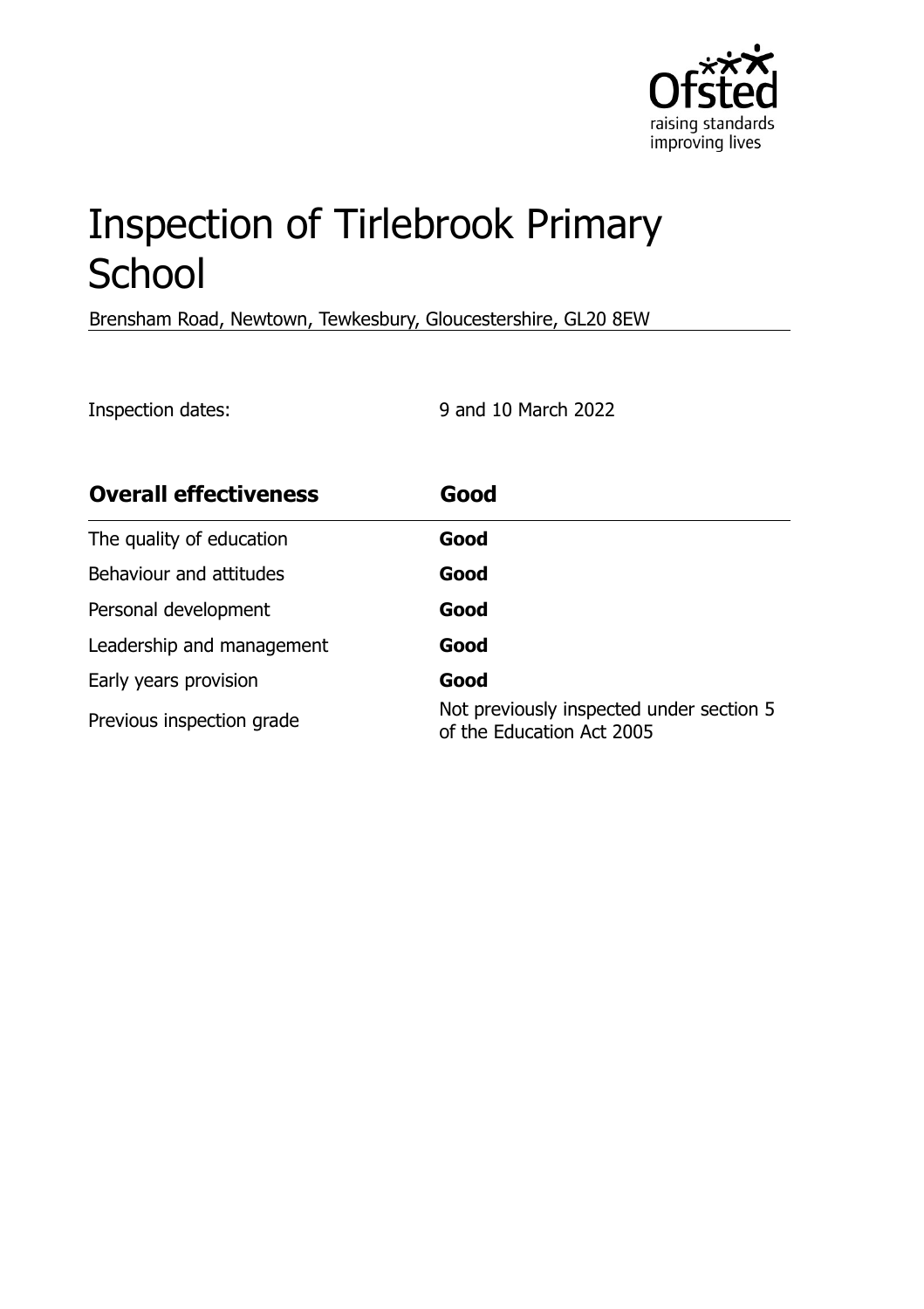

# **What is it like to attend this school?**

Pupils are at the heart of this inclusive school. Leaders are determined that all pupils will reach their potential. Pupils feel safe and nurtured. Parents are overwhelmingly positive about the school. One parent wrote that Tirlebrook is 'a fantastic school that puts the needs of each child first'.

Pupils enjoy school and attend regularly. Staff have an accurate view of the individual needs of pupils and their families. Strong pastoral provision is a strength of the school. This supports pupils well with their learning and personal development.

Staff have high expectations of behaviour. Pupils are polite and considerate. They behave well in lessons and around the school. They understand and follow the school rules of 'ready, respectful, responsible.' Pupils are adamant that bullying does not happen. They say if it were to happen, they have the confidence that staff would sort it out quickly.

Pupils are respectful of their peers and adults. They are proud of their school. Pupils acknowledge and understand that everyone is different. They feel that everyone will find something they are good at. Pupils form strong and trusting relationships with adults.

#### **What does the school do well and what does it need to do better?**

Leaders are ambitious for all pupils, including those with special educational needs and/or disabilities (SEND). All staff share this ambition. Staff value the leadership of the headteacher highly. They appreciate that teamwork is central to the ethos of the school and morale is high.

Leaders prioritise children's language development in the early years. Children develop a love of reading and learn phonics from the moment they start school. Books match the sounds children are learning. Leaders have thought carefully about the range of texts they want to share with pupils. Strong use of assessment means teachers are clear about which sounds pupils know and need to learn next. If pupils fall behind, staff provide extra support. However, the support given to these pupils is not consistently effective. This results in some pupils not being able to read fluently.

Pupils enjoy reading. They understand why it is important to be able to read. Older pupils say that reading transports them to different places. Pupils enjoy listening to adults read. Staff expose pupils to a wide range of vocabulary to support their language skills.

The mathematics curriculum is structured well. Teachers use careful questioning to deepen pupils' understanding of mathematical problems, including in the early years. Staff ensure that accurate and consistent use of mathematical vocabulary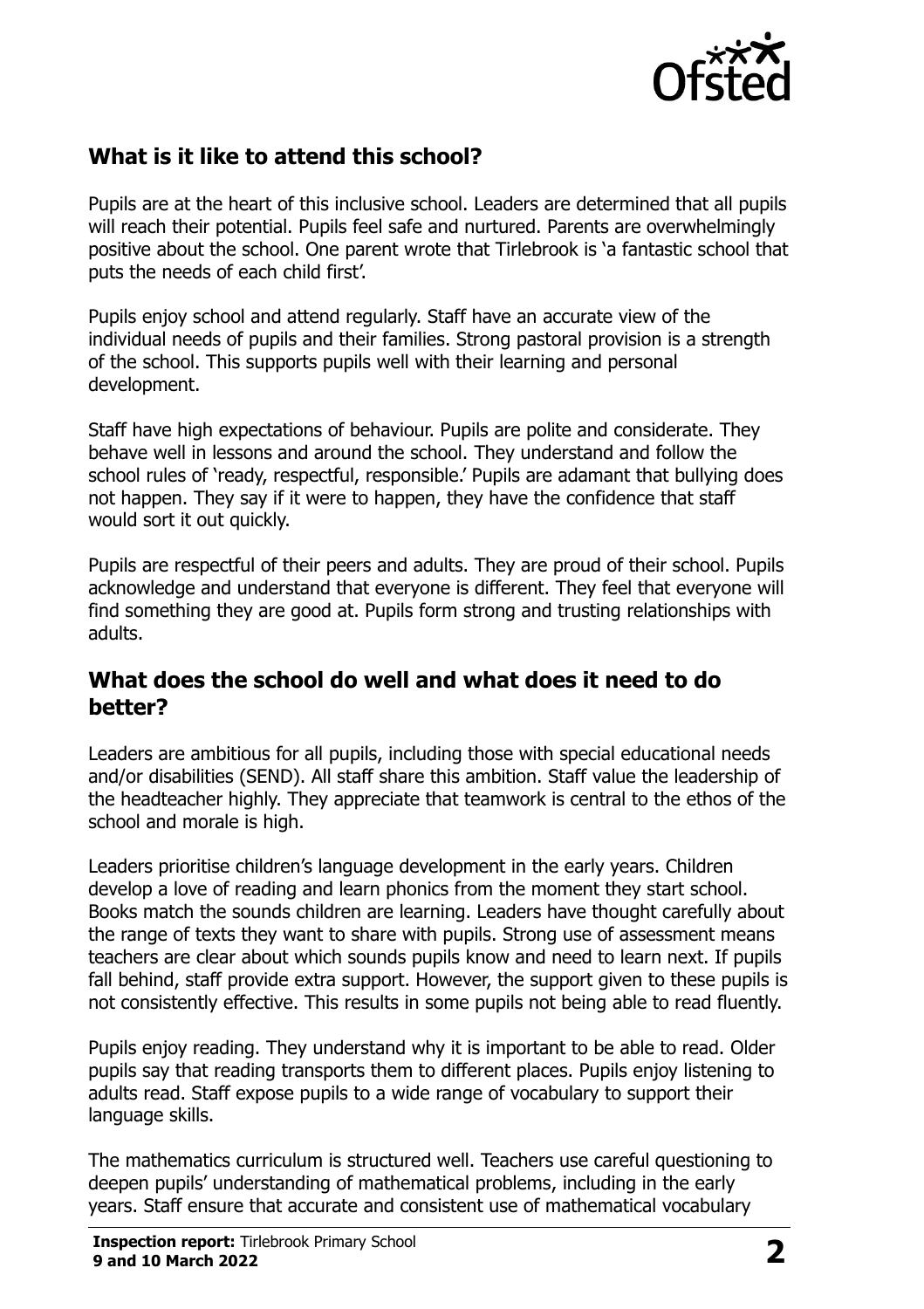

supports pupils in knowing more and remembering more over time. Careful assessment of what pupils can and cannot do inform clear next steps. Staff make appropriate adaptations for pupils with SEND, so that they progress well through the mathematics curriculum.

Leaders have worked systematically to create an ambitious curriculum. They have identified clearly what knowledge is to be taught and when in some subjects. For example, in art and design, pupils talk confidently about their work and recall key knowledge. However, not all subjects have the same explicit sequence of learning. Consequently, in these subjects, pupils are not able to build on their prior knowledge well enough.

Leaders have created an inclusive and caring ethos. Staff know pupils well. Staff break learning down into manageable parts to ensure pupils with SEND experience success. Staff adapt instructions and resources effectively, so pupils build on what they already know.

Pupils behave well. They have positive attitudes to their learning. The school is a purposeful place to learn. Some pupils have struggled to settle following the impact of the COVID-19 pandemic. However, staff use effective strategies to support these pupils to manage their behaviour as they adjust back.

Leaders prioritise pupils' wider development. Pupils enjoy taking on roles of responsibility, such as being members of the school and eco councils. They understand equalities and fairness towards each other. They know about difference and are developing into resilient and confident individuals. Leaders ensure that pupils have access to a wide range of activities, which supports their personal development well outside the classroom.

Governors share the ambition of leaders. They are knowledgeable about the school's work and understand their monitoring role, including safeguarding arrangements. They ensure there is an open and challenging culture to support the school's future development.

# **Safeguarding**

The arrangements for safeguarding are effective.

Staff act in the best interests of keeping children safe. Leaders ensure effective policies and procedures are in place. Staff are quick to act upon concerns raised. They know that their concerns will be taken seriously. Staff have received relevant training about the various risks that pupils may face.

Pupils know how to keep themselves safe in a range of situations. They talk confidently about how to stay safe online. Pupils know who to go to if they have concerns or worries. Staff complete the necessary checks on the suitability of adults to ensure they are safe to work with children.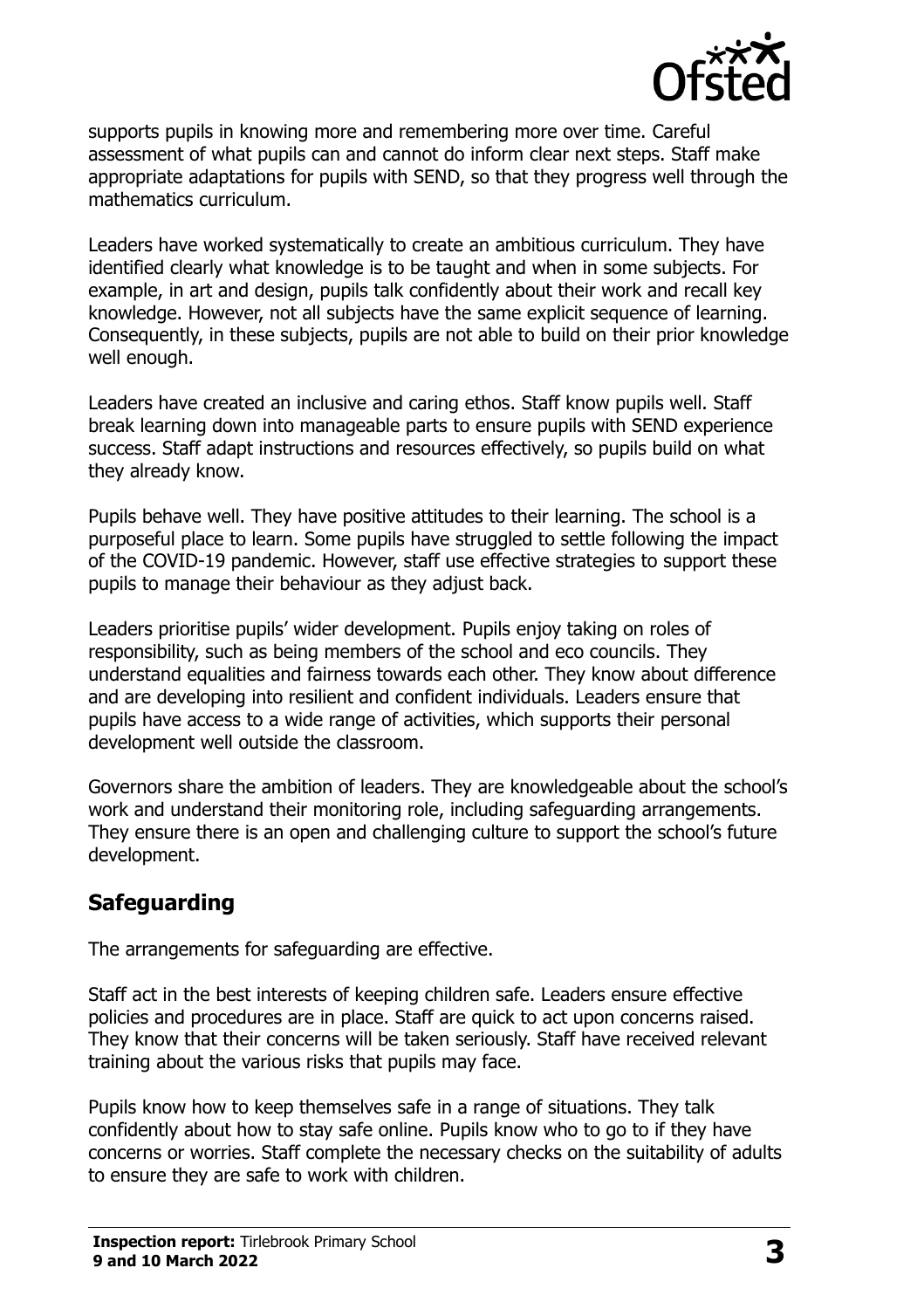

# **What does the school need to do to improve?**

#### **(Information for the school and appropriate authority)**

- Sometimes, staff do not provide the precise support pupils need to get better at reading. As a result, some pupils do not read with confidence or fluency. Leaders need to ensure that all pupils are provided with effective support to enable them to become confident and fluent readers.
- The curriculum design in some subjects is not as effective as others. Learning is not sequenced well enough. As a result, pupils do not build on what they already know or can do. Leaders need to ensure that all subjects are designed and sequenced well, so that pupils know more and remember more over time.

## **How can I feed back my views?**

You can use [Ofsted Parent View](http://parentview.ofsted.gov.uk/) to give Ofsted your opinion on your child's school, or to find out what other parents and carers think. We use information from Ofsted Parent View when deciding which schools to inspect, when to inspect them and as part of their inspection.

The Department for Education has further *quidance* on how to complain about a school.

If you are the school and you are not happy with the inspection or the report, you can [complain to Ofsted.](http://www.gov.uk/complain-ofsted-report)

# **Further information**

You can search for [published performance information](http://www.compare-school-performance.service.gov.uk/) about the school.

In the report, ['disadvantaged pupils'](http://www.gov.uk/guidance/pupil-premium-information-for-schools-and-alternative-provision-settings) refers to those pupils who attract government pupil premium funding: pupils claiming free school meals at any point in the last six years and pupils in care or who left care through adoption or another formal route.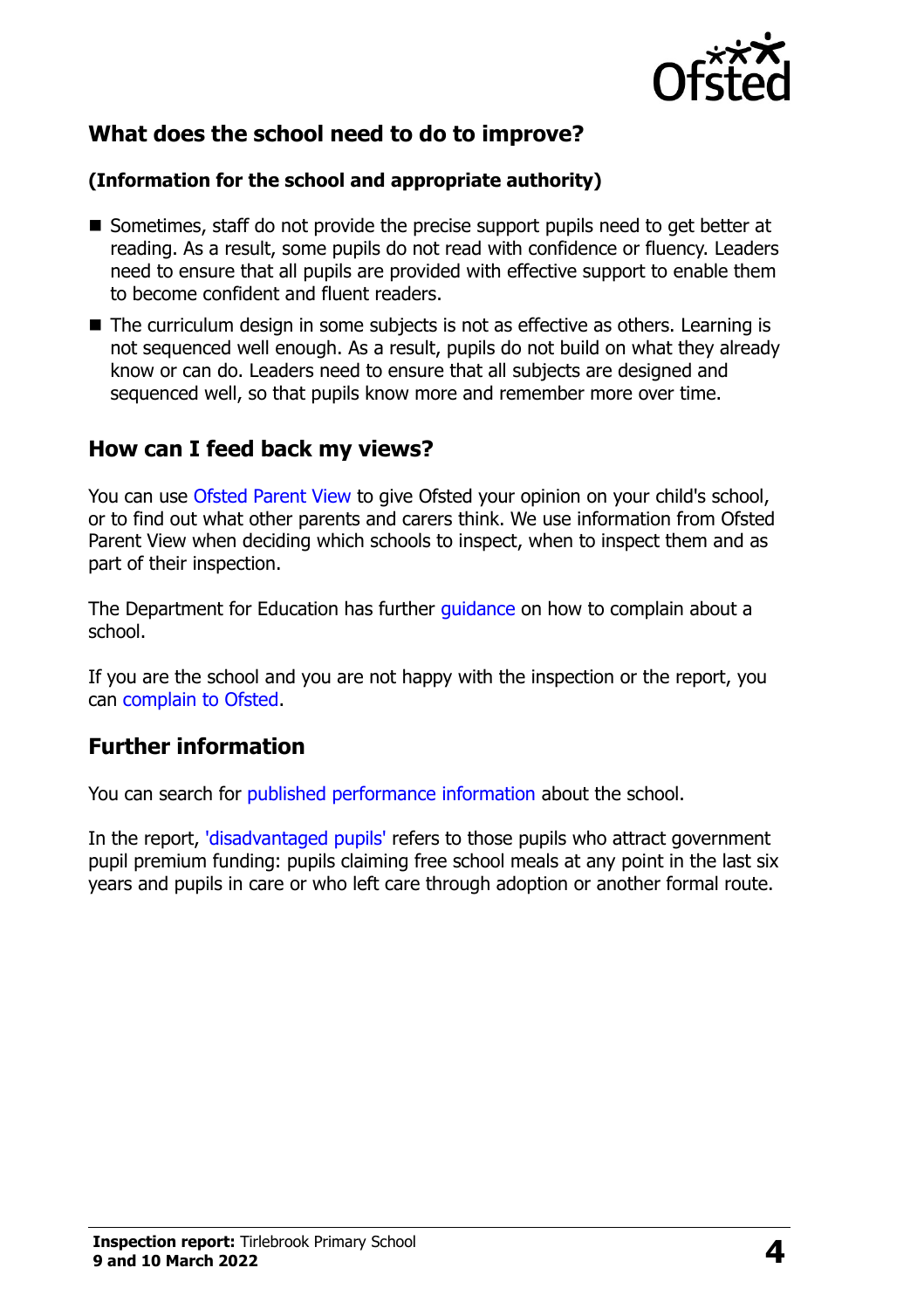

# **School details**

| Unique reference number             | 115738                                                            |
|-------------------------------------|-------------------------------------------------------------------|
| <b>Local authority</b>              | Gloucestershire                                                   |
| <b>Inspection number</b>            | 10210903                                                          |
| <b>Type of school</b>               | Primary                                                           |
| <b>School category</b>              | Foundation                                                        |
| Age range of pupils                 | 3 to 11                                                           |
| <b>Gender of pupils</b>             | Mixed                                                             |
| Number of pupils on the school roll | 239                                                               |
| <b>Appropriate authority</b>        | The governing body                                                |
| <b>Chair of governing body</b>      | John Badham                                                       |
| <b>Headteacher</b>                  | Simon Lockley                                                     |
| Website                             | www.tirlebrook.co.uk                                              |
| Date of previous inspection         | 5 March 2019, under section 8 of the<br><b>Education Act 2005</b> |

# **Information about this school**

- Since the last inspection there have been some changes in leadership. The current headteacher took up post in September 2019. Since then, the school has appointed a new deputy headteacher.
- The school does not use any alternative provision.

### **Information about this inspection**

The inspectors carried out this inspection under section 5 of the Education Act 2005.

- This was the first routine inspection the school received since the COVID-19 pandemic began. Inspectors discussed the impact of the pandemic with leaders and have taken that into account in their evaluation of the school.
- Inspectors met with the headteacher, deputy headteacher, the special educational needs coordinator, the designated safeguarding leads, groups of staff, a representative from the local authority and members of the local governing body.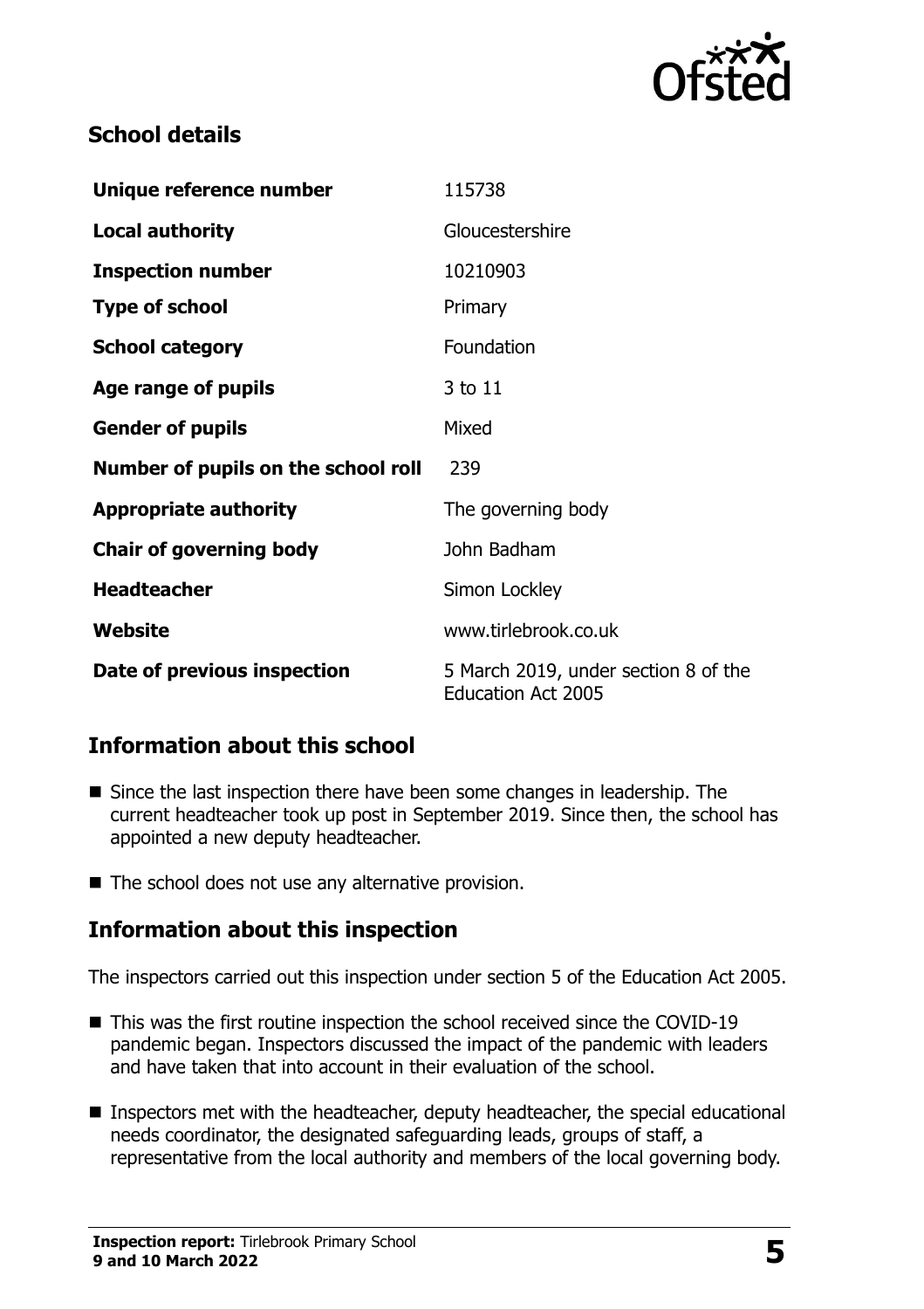

- **Inspectors carried out deep dives in the following subjects: early reading,** mathematics and art and design. For each deep dive, inspectors discussed the curriculum with subject leaders, visited a sample of lessons, spoke to teachers, spoke to pupils about their learning and looked at samples of pupils' work.
- An inspector spoke to the curriculum leader about the curriculum across other subjects.
- The lead inspector listened to pupils in Year 1, 2 and 3 read to an adult.
- **Inspectors considered how well the school protects pupils and keeps them safe.** The lead inspector met with the designated safeguarding leads and spoke to staff and pupils to evaluate the effectiveness of safeguarding.
- Inspectors observed pupils' behaviour in lessons and around the school site. Additionally, inspectors spoke with pupils to discuss their views about the school.
- Inspectors considered the 102 responses to the Ofsted online survey, Parent View, including 73 free-text responses, 135 responses to the pupil online survey and 25 responses to the staff survey.

#### **Inspection team**

| Heather Barraclough, lead inspector | Her Majesty's Inspector |
|-------------------------------------|-------------------------|
| Amarjit Cheema                      | Ofsted Inspector        |